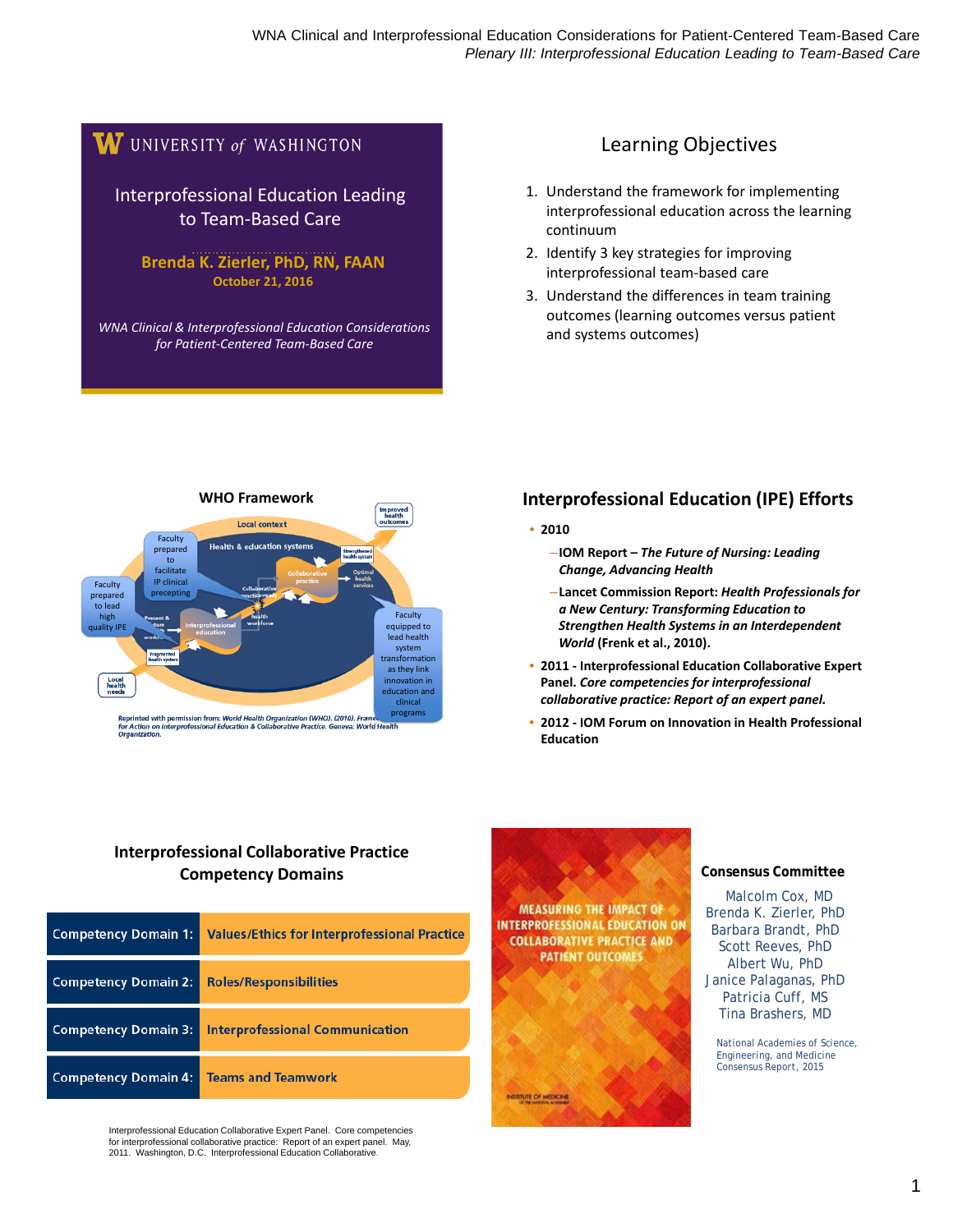

#### **An Interprofessional Learning Continuum Model IOM Consensus Report, 2015**

#### *Brenda K. Zierler, PhD, RN, FAAN Erin Blakeney, PhD, RN Ross Ehrmantraut, RN Brian Ross, MD, PhD UW Medicine's Institute for Simulation and Interprofessional Studies Organization, Development and Train UW Center for Health SciencesInterprofessional Education, Practice & Research*

An Innovative Collaboration to Team‐Based Care for Patients with Advanced Heart Failure

 $\boldsymbol{W}$  UNIVERSITY of WASHINGTON

## TeamCORE Collaboration

- Team **C**ollaboration for **OR**ganizational **E**xcellence
- UW Medicine Health System Initiative
	- Washington, Wyoming, Montana, Idaho and Alaska (**W**WAMI) **I**nstitute for **S**imulation in **H**ealthcare (TeamSTEPPs Training Site)
	- UW Organizational Development and Training (ODT) (Resolves conflict and offers coaching)
	- Center for Health Sciences Interprofessional Education, Research and Practice (CHSIE) (IPE and faculty development training)

## TeamCORE – Replicable Processes

- Units (healthcare team) identify need for training
- Change Team (representatives from each profession on team)
- Change Team identifies area for improvement
- Change Team members trained as master TeamSTEPPS trainers
- Change Team and TeamCORE plan targeted training (TeamSTEPPS and process changes)
- Engage patient/family advocates in training

#### **Advanced Heart Failure Interprofessional Collaborative Practice (AHF‐IPCP) Grant Teams**

- HRSA Grant Objectives:
- 1.Create IPCP in an accountable care organization for patients with AHF
- 2.Develop nursing leaders in IPCP
- 3.Create and evaluate TeamCORE training
- 4.Disseminate lessons learned

## Our Project

- Introduce and evaluate how structured interprofessional bedside rounding (SIBR) were implemented for patients with advanced heart failure to:
	- Improve timely communication
	- Increase shared knowledge
	- Increase shared goals
	- Improve satisfaction (patient, provider, nurse)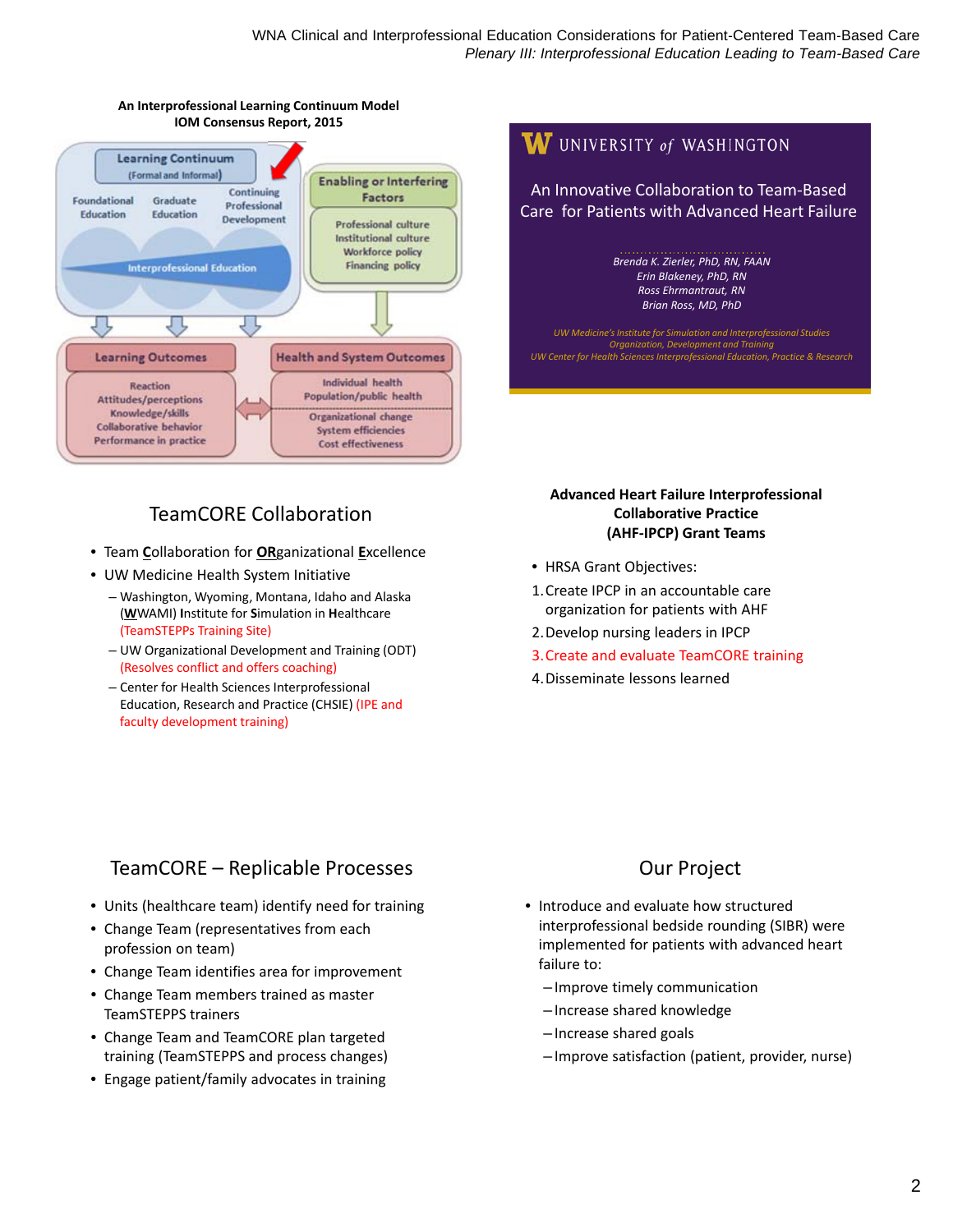## Kotter's 8 Steps – Revised

- 1. Create a sense of urgency
- 2. Build a guiding coalition
- 3. Form strategic vision & initiatives
- 4. Enlist volunteer army
- 5. Enable action by removing barriers
- 6. Generate short‐term wins
- 7. Sustain acceleration
- 8. Institute change

"*Accelerate: Building Strategic Agility for a Faster-Moving World*" John Kotter, 2014

#### 1. Create a Sense of Urgency

- Baseline data prior to implementation
	- Relational coordination
	- Team perception questionnaire
	- –Observations of team functioning
	- Benchmark clinical data
		- Readmission rates
		- Patient satisfaction
		- Workflow



#### 2. Build a Guiding Coalition

- Change Team (and grant team)
	- Representatives from all professions
	- Share baseline survey data with Change Team
	- Create shared vision on process improvement
	- –Quarterly leadership workshops
		- Relational coordination
		- Conflict resolution
		- Liberating Structures
		- Change Management



#### AHF Inpatient Change Team AHF Outpatient Change Team

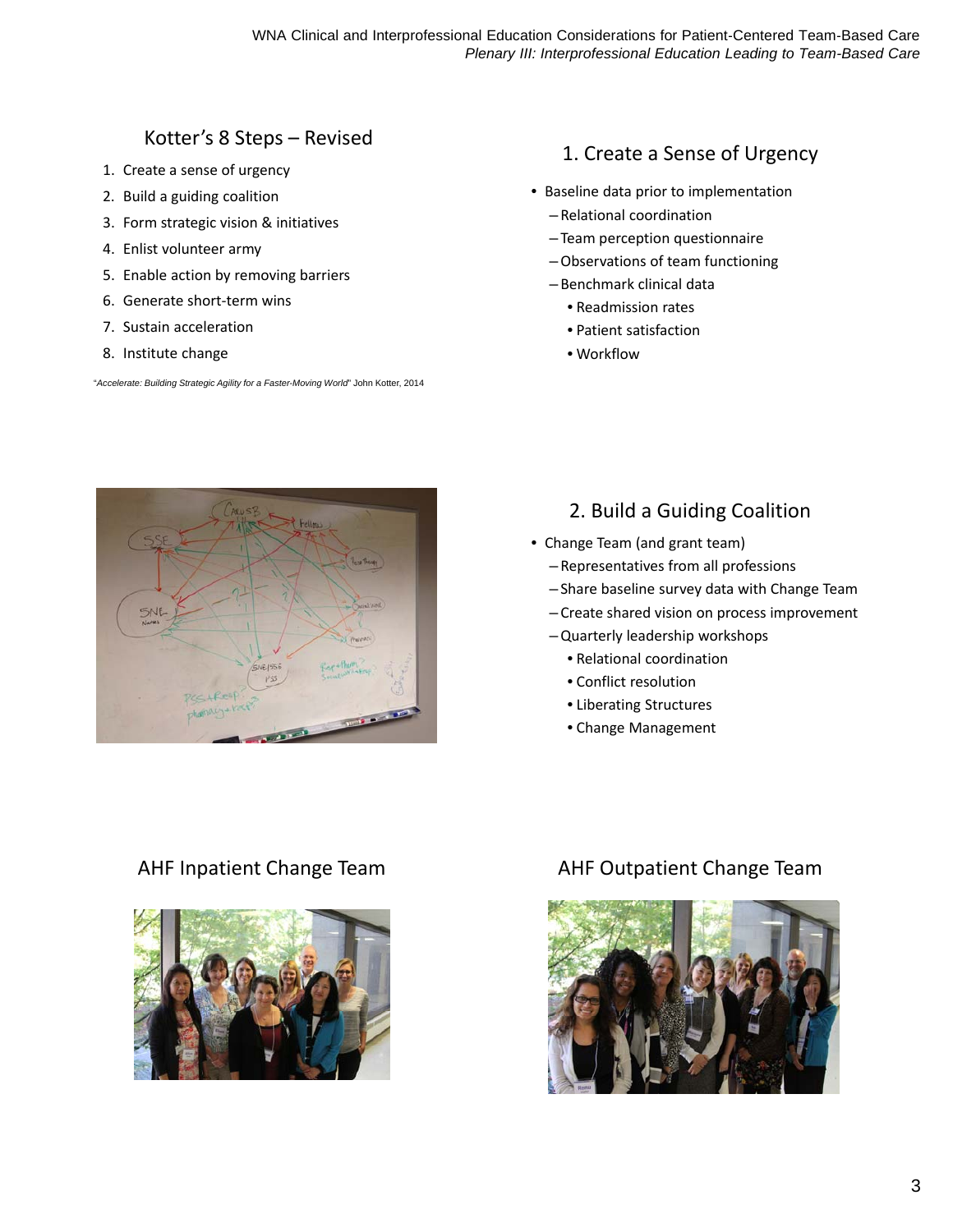

# UW Grant Team 2. Form Strategic Vision & Initiatives

- Developed charter & plan (including SMART Goals)
- Created Team Agreements
- Designed purposeful team training (TeamSTEPPS and SIBR practice)
- Milestones
	- –Go live date for SIBR
	- –Allow time for process improvement
	- –Gather feedback (via surveys) for challenges

- 3. Form a Strategic Vision & Initiatives (cont.)
- Grant objectives
- Clinical Objectives for Accountable Care Organization
- Data
- Desired future state envisioning exercises using liberating structures
	- 25‐10 best ideas
	- –What I need from you

## AHF Team Performance Improvement

- Structured interprofessional bedside rounding (SIBR)
- Briefs, huddles, debrief
- SBAR (situation, background, assessment, recommendation)
- Team agreements

#### Measures

- Team Perception Questionnaire (TPQ)
- Culture of Safety (annual survey)
- Satisfaction (patient, provider, and nurse)
- Relational Coordination (pre/post design)
- Core measures related to advanced heart disease
- Observational data of team functioning

## TeamCORE Process Improvement

- Develop training database
- Estimate cost of training
- Evaluate effectiveness of training & coaching
- Model for organizational cultural changes
	- Experts within an organization
	- Learning Community
	- Professional development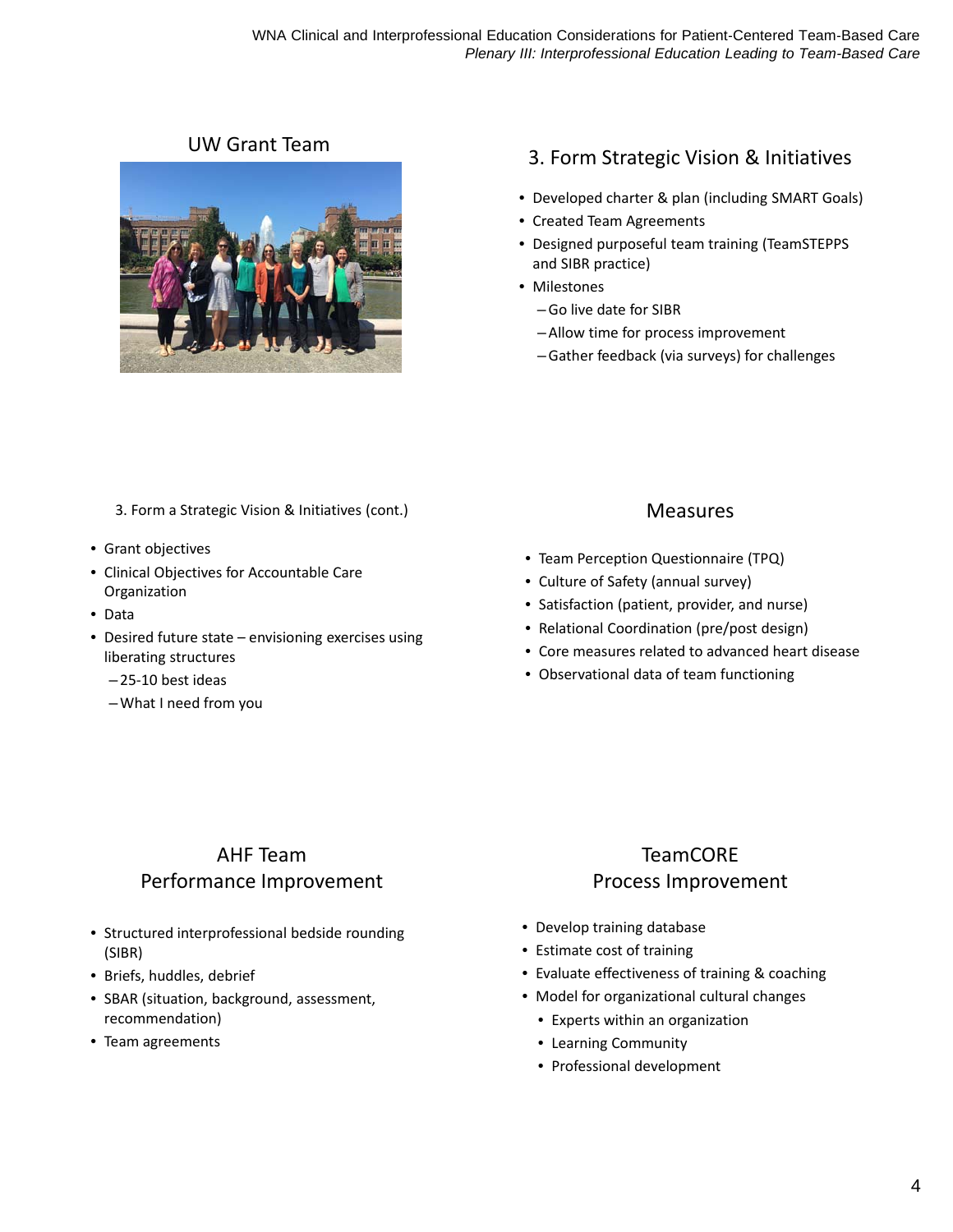## Timeline of Events



## Enlist Volunteer Army

- *"Volunteer army needs a coalition of effective people – coming from its own ranks to guide it, coordinate it and communicate the activities " (Kotter, 2012)*
- Change Team members were identified
- Initially had names only (from top administration) but not buy‐in or ownership from individuals

## 5. Enable Action by Removing Barriers

- Identified inefficient processes
- Adaptive leadership provided the freedom necessary for staff to work across boundaries and create real impact
- Identified training needs (communication and relationships) to increase skills for teamwork
- Pay 4‐hours for every nurse to participate in team communication training

## 4. Enlist Volunteer Army

- How many HF Team Members does it take to change a light bulb?
- $10$
- 1 to change the bulb and 9 to talk about the old light bulb and how great it was

## Enlist Volunteer Army

- Hierarchical and silo‐based structures
- Significant numbers of engaged employees collaborated to implement SIBR

## 6. Generate Short‐term Wins

- Go live dates
- Ongoing feedback from involved team members, patients and providers
- Presentations at Leadership Workshop (posters in a Shift‐and‐Share process)
- Change in outcomes in team functioning (team surveys)
- Additional training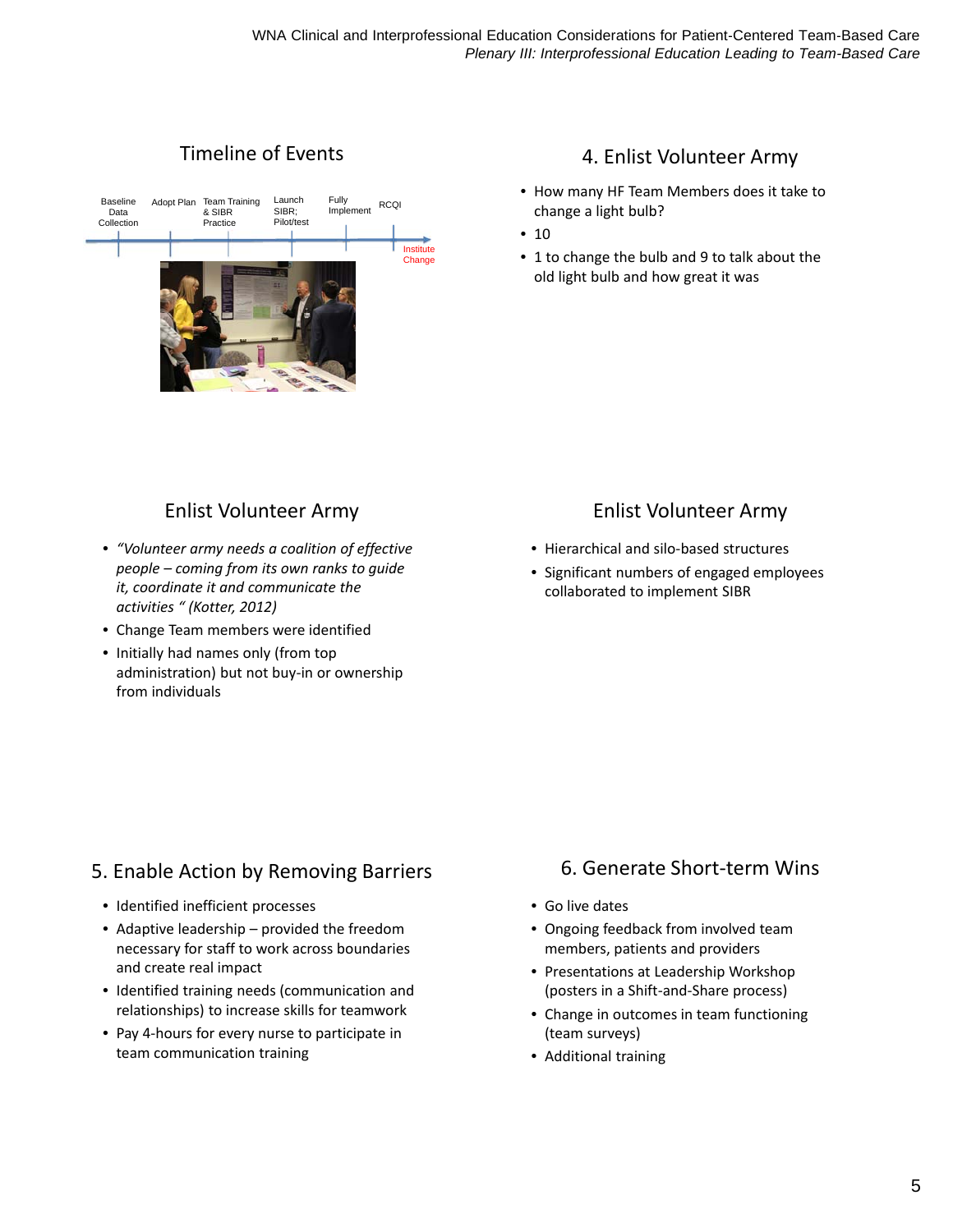# Presentation to Systems Leaders<br>
T. Sustain Acceleration



- Change leaders must adapt quickly in order to maintain their speed
- Balancing change management with change leadership
- How to reward Change Team and keep them motivated

# Health Systems Leaders Manuel Acceleration



- Achieve tactical adaptability for unit (but how to exhibit traits at a strategic level due to siloing of teams and reporting structures)
- Other floors are implementing various forms of rounding
- How to take a systems approach to similar processes (need leadership)

## Challenges – AHF Team

- Understanding roles/responsibilities
- Hierarchy
- Introducing changes to current work processes and teams
- Communication
	- To executive leadership
	- To other team members

## Challenges – TeamCORE

- Capacity to continue intensity and duration of training to multiple UW Medicine Units
- Consistent training approach across each unit (use established processes)
- Organizational changes occurring at same time as team training (e.g. ACO)
- Evaluation
	- Emphasis on training